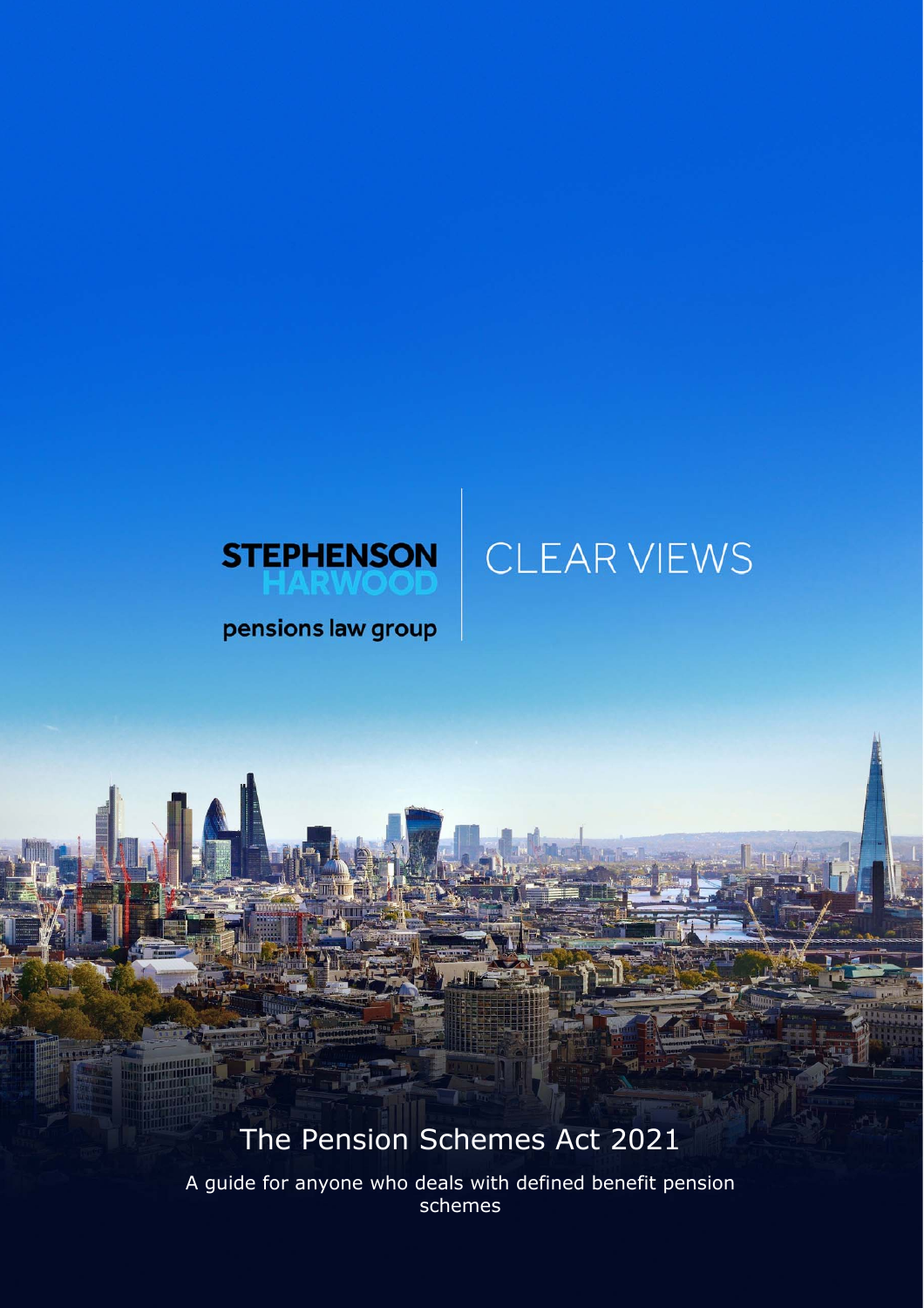#### CONTACTS



Philip Goodchild Partner

T: +44 20 7809 2166 E: Philip.Goodchild@shlegal.com



Stephen Richards Partner

T: +44 20 7809 2350 E: Stephen.Richards@shlegal.com



Graham Wrightson Partner

T: +44 20 7809 2557 E: Graham.Wrightson@shlegal.com



Mark Catchpole Consultant

T: +44 20 7809 2059 E: Mark.Catchpole@shlegal.com



Julia Ward Senior Knowledge Development Lawyer

T: +44 20 7809 2028 E: Julia.Ward@shlegal.com



Chris Edwards-Earl Senior Associate

T: +44 20 7809 2113 E: Chris.Edwards-Earl@shlegal.com

Details of our pensions team, as well as details of our specialists in pensions litigation, pensions tax, investment and funds, covenant restructuring and insolvency and data protection, can be found at www.pensionshub.com.

This brochure does not constitute legal advice. Information contained in this document should not be applied to any particular set of facts without seeking legal advice.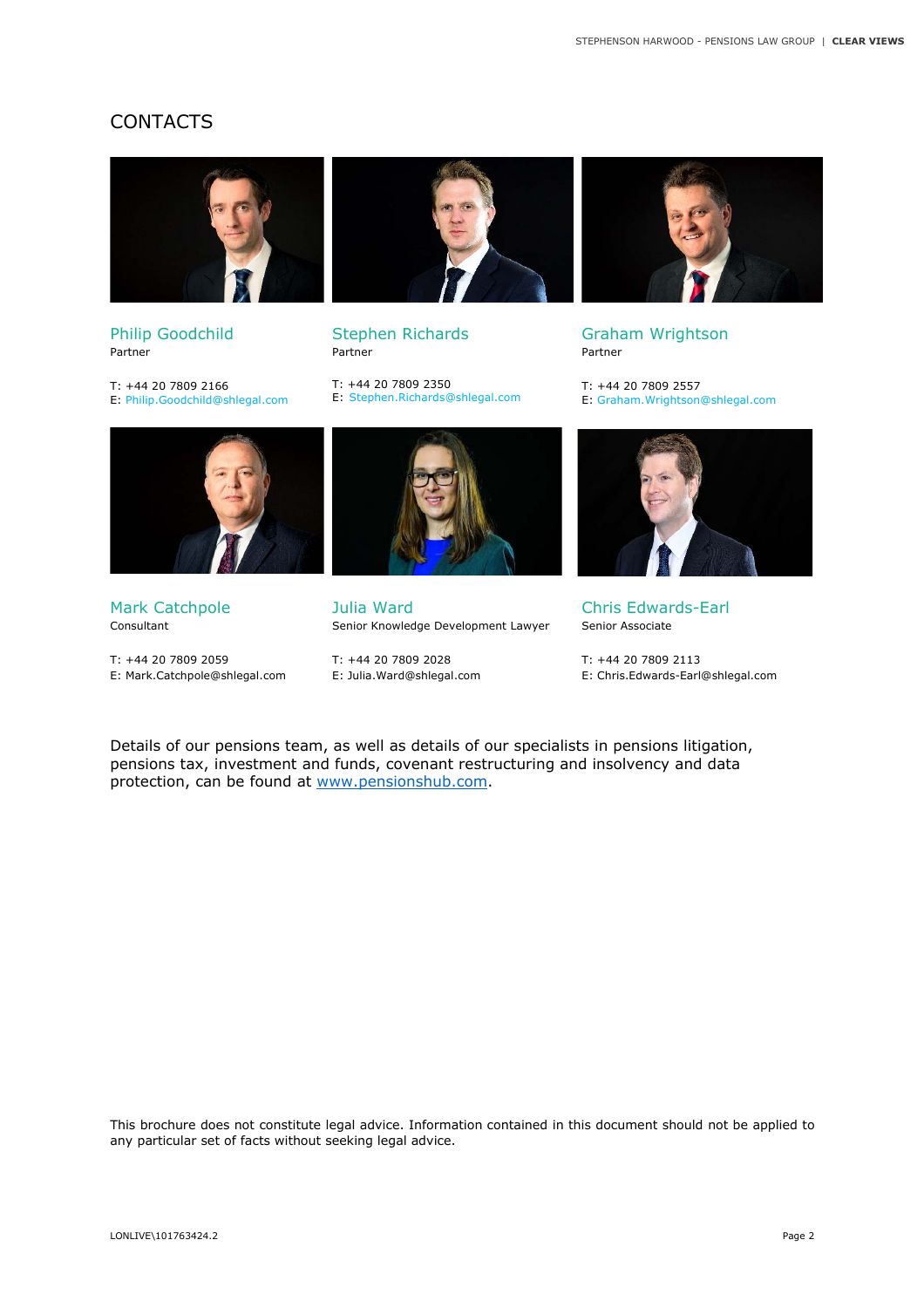

#### OVERVIEW

The Pension Schemes Act 2021 (the **Act**) has brought about some fundamental changes to the regulation of pension schemes which will be most acutely felt in the sphere of defined benefits. It also provides the framework for further change through the implementation of secondary legislation.

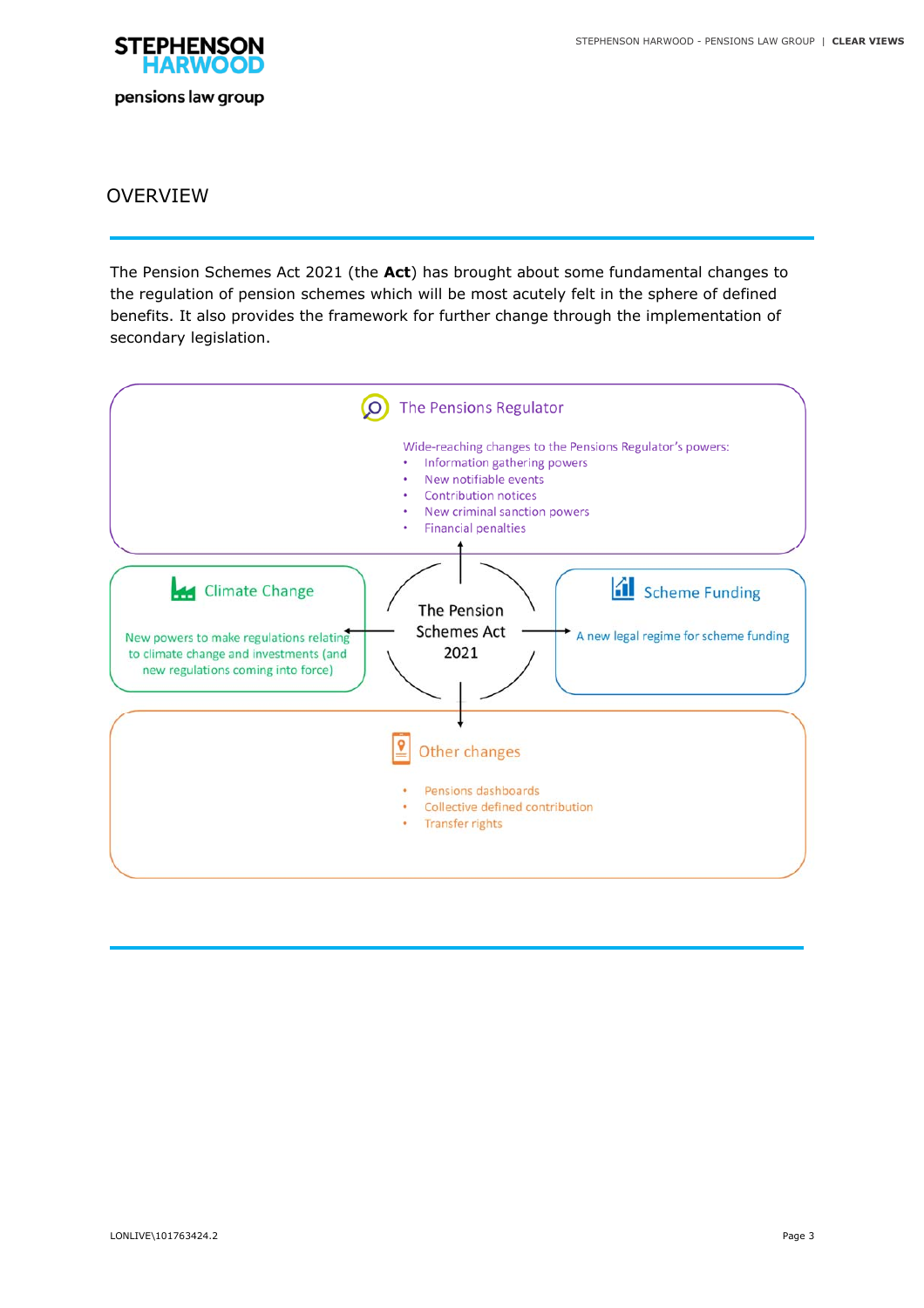### THE POWERS OF THE PENSIONS REGULATOR

The most controversial area of change has been the extension of the powers of The Pensions Regulator (the **Regulator**) - in particular, the widely-drafted and potentially far-reaching criminal offences that will now exist. **These have the potential to catch a wide range of parties including sponsors, trustees, advisers and lenders.**

The Regulator has been given additional powers at every stage of the process; from the initial information gathering stage to the point where that information gives cause for concern.

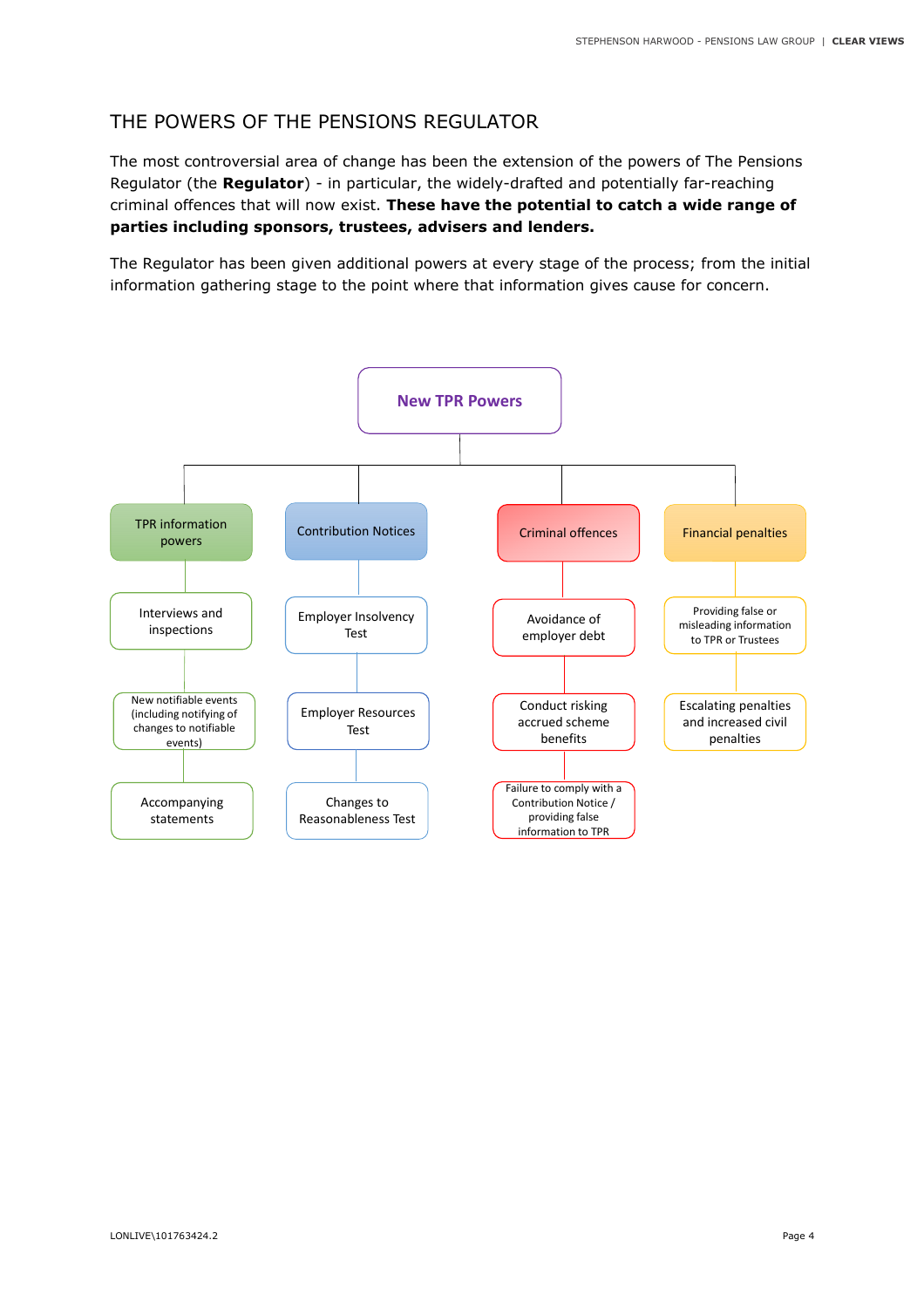## Information gathering powers

#### Interviews and inspections

**Since 1 October 2021,** the Regulator has had additional powers to require employers, trustees and professionals to attend an interview. The Regulator's powers to inspect certain premises have also been extended.

Non-compliance is a criminal offence and can attract a fine of a maximum of £50,000. An escalating penalty notice of up to  $£10,000$  per day can also be issued in respect of noncompliance with interview requirements.

#### Notifiable Events

The notifiable events regime requires certain defined benefit sponsor-related or schemerelated events to be notified to the Regulator. The regime essentially works as an early warning system allowing the Regulator to monitor and react to any events that could be seen as threatening the funding position of a pension scheme.

Draft Regulations<sup>1</sup> propose to change the notifiable events regime. The DWP intends to bring the Regulations into force on **6 April 2022.** The draft Regulations expand:

- the events that require notification;
- the time period over which the Regulator must be notified; and
- the amount of information which needs to be provided to the Regulator.

#### *Additional events to be notified*

The draft regulations introduce two new notifiable events:

- a "decision in principle" by an employer to sell a material proportion of its business or assets. A "material proportion" of the business or assets is defined as one that accounts for more than 25% of the employer's annual revenue or gross value of its assets (as appropriate). Given concerns that employers may attempt to circumvent this by breaking transactions down into small components, transactions will be tested either on their own or taken together with any other sales decided upon within the previous 12 months; and
- a "decision in principle" by an employer to grant or extend certain security over its assets which will be ranked above the pension scheme on an insolvency.

#### *The timing of notification*

The new notifiable events also bring forward the time from when certain notification obligations apply. The new events (and the existing corporate sale event, as amended by the draft Regulations) are triggered once a "decision in principle" has been reached. This is defined as the stage before any negotiations have even been entered into and is intended to provide the Regulator with an earlier warning compared to current notifiable events.

<sup>1</sup> The Pensions Regulator (Notifiable Events) (Amendment) Regulations 2021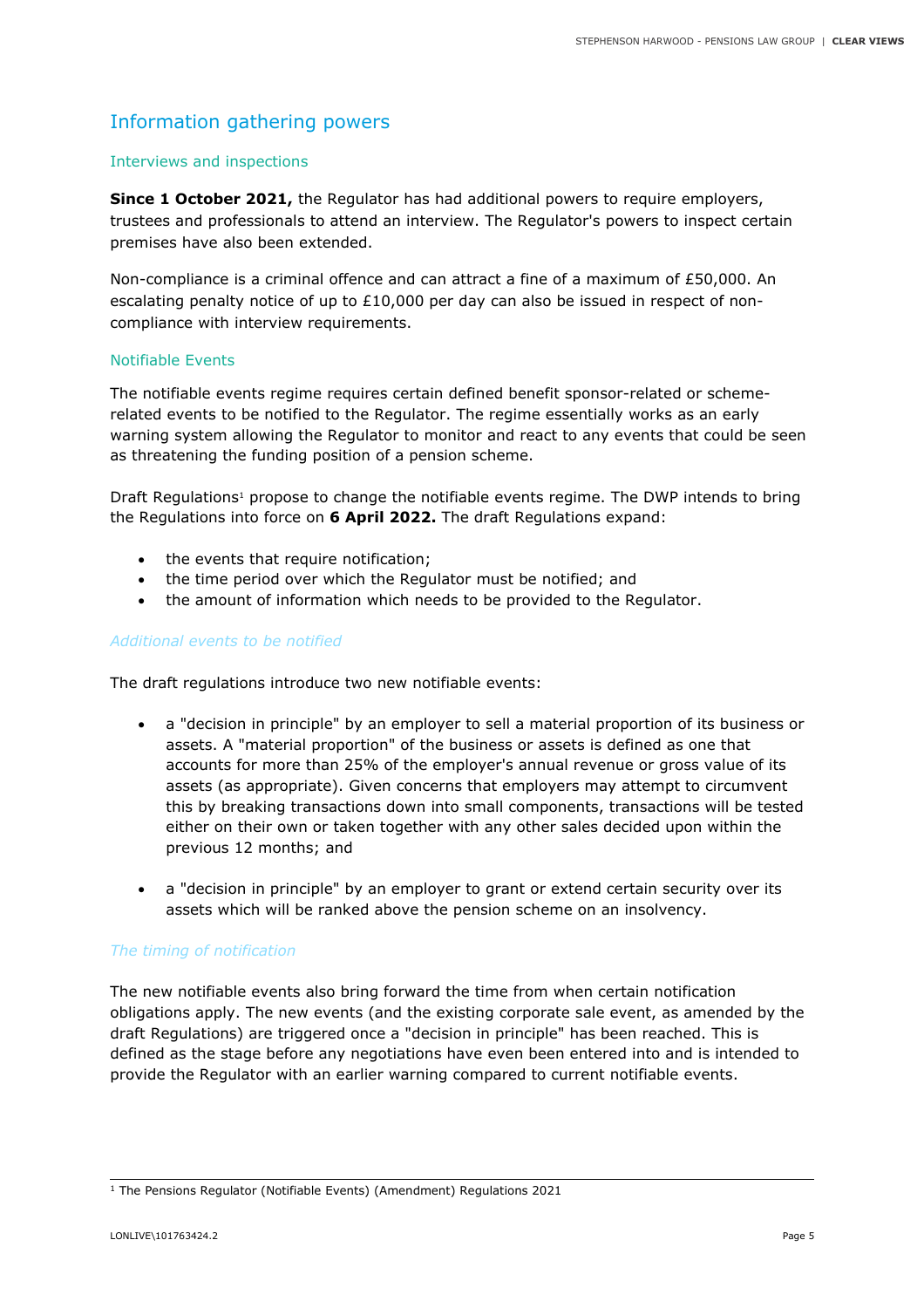#### *Additional information to be notified*

The draft Regulations provide that new notice and statement requirements will apply to the two new notifiable events listed above, as well as to the current corporate sale notifiable event. These obligations bite once the main terms of those events have been proposed. For these three notifiable events there would therefore be a two-stage process:

Stage 1 Initial notification once a "decision in principle" has been made

Stage 2 Notice and statement requirements once the main terms have been proposed

| <b>Notice requirement</b>                                                                                                                                                                                                                      | <b>Statement requirement</b>                                                                                                                                                                                                                                                                                                                                                                                                                                        |
|------------------------------------------------------------------------------------------------------------------------------------------------------------------------------------------------------------------------------------------------|---------------------------------------------------------------------------------------------------------------------------------------------------------------------------------------------------------------------------------------------------------------------------------------------------------------------------------------------------------------------------------------------------------------------------------------------------------------------|
| Give notice to the Regulator of:<br>the notifiable event;<br>$\bullet$<br>any material change in, or the expected<br>effect of, the notifiable event; and<br>if the notifiable event is not going to, or<br>$\bullet$<br>does not, take place. | Give a statement to the Regulator explaining:<br>the event and, where relevant, the main<br>terms proposed;<br>the adverse effects on the pension<br>$\bullet$<br>scheme;<br>the adverse effects of the event on the<br>$\bullet$<br>employer's ability to meet its legal<br>obligations to support the pension<br>scheme;<br>steps taken to mitigate the adverse<br>effects; and<br>any communication with the trustees of<br>the eligible scheme about the event. |

Sponsors will therefore need to consider the impact of any proposed transaction on their defined benefit pension scheme both from the outset of the transaction and then on a continuing basis. Early communication and open dialogue with trustees will be key and both trustees and sponsors will need to consider mitigation and keep clear records and minutes of discussions and decisions.

#### Increased fines for failure

The Act also introduces heavy penalties for a failure to supply the Regulator with information:

| <b>Offence</b>                                                                                                                                                                                                                                      | <b>Penalty</b>                |
|-----------------------------------------------------------------------------------------------------------------------------------------------------------------------------------------------------------------------------------------------------|-------------------------------|
| A party failing to notify the Regulator of an event which is a notifiable<br>event under legislation, or a failure to comply with new notice and<br>statement requirements in respect of prescribed notifiable events (once<br>these are in force). | Fine of up to $E1$<br>million |
| Knowingly or recklessly providing the Regulator or a trustee with false<br>or misleading information in certain circumstances.                                                                                                                      | Fine of up to £1<br>million   |

#### **These increased penalties came into force on 1 October 2021.**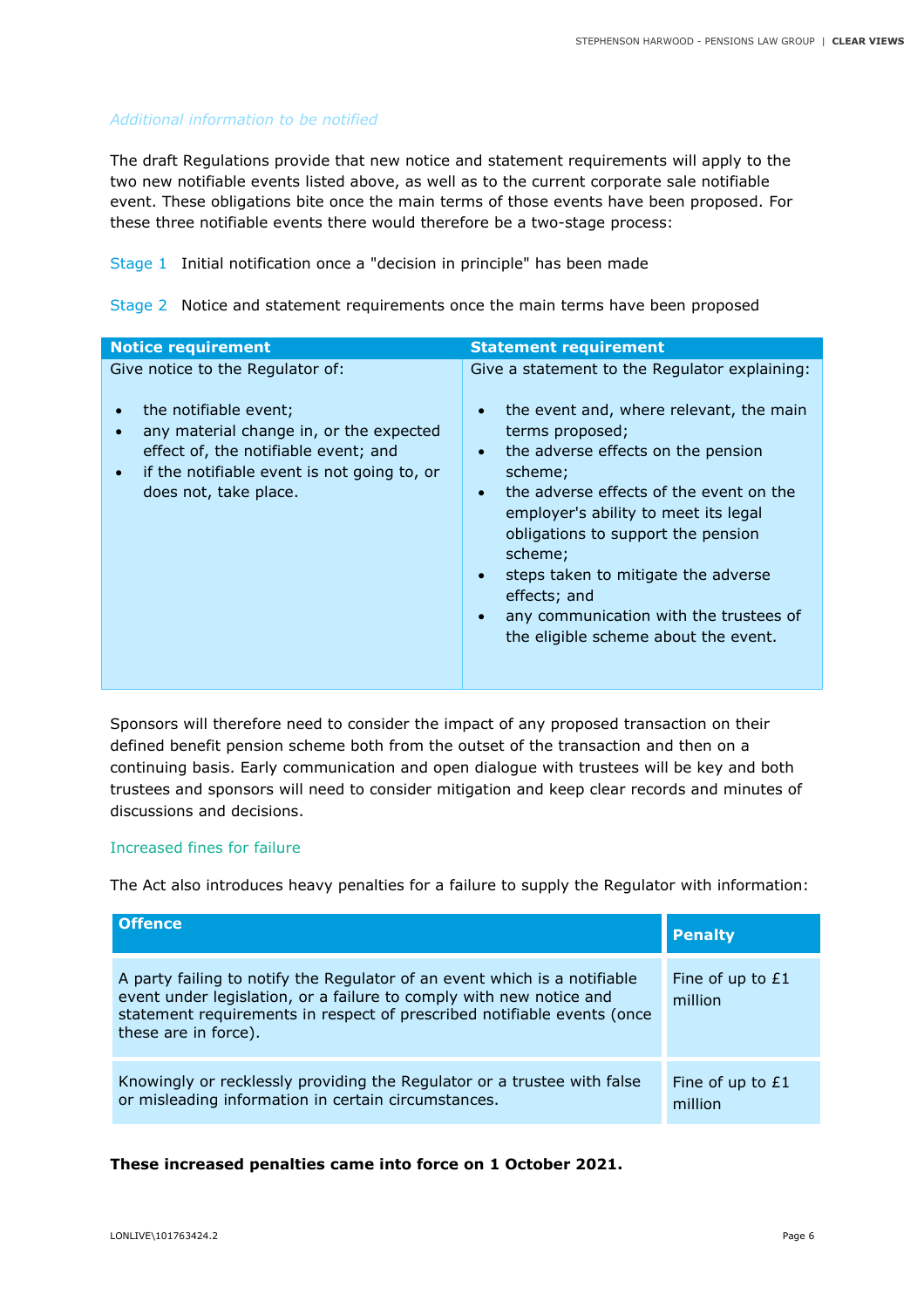## Extension of contribution notice regime

#### New tests

Under its so-called "moral hazard" powers, the Regulator has the power to pierce the corporate veil and impose liability for defined benefit pension scheme deficits on parties who are not necessarily sponsoring employers under the scheme. One power allowing the Regulator to do this is the issue of a contribution notice, requiring the party to whom it is issued to pay money into the scheme.

**Since 1 October 2021,** the Act has widened the circumstances in which the Regulator can impose a contribution notice on a party by including an additional two grounds:

The employer insolvency test - this allows a contribution notice to be issued where a person was a party to an act or failure to act that materially reduced the amount of the section 75 (or buy-out) debt likely to be recovered by the pension scheme. For this test to be satisfied, the value of the scheme's assets must be less than its liabilities, both as estimated by the Regulator.

A defence is available where, before becoming a party to the act or failure to act, the party gave due consideration to the extent to which the act or failure might have this effect and either:

- (i) reasonably concluded that the act or failure to act would not have this effect or, if they did not conclude this,
- (ii) took all reasonable steps to eliminate or minimise the potential for the act or failure to have such an effect.

This requires the party to have made the enquiries and done the other acts that a reasonably diligent person would have made or done in the circumstances.

The employer resource test - this test will be satisfied if there is an act or failure to act which reduced the value of the resources of the employer in the scheme and the reduction was a material reduction relative to the estimated section 75 (or buy-out) debt in relation to the scheme.

A defence is available if, before becoming a party to the act or failure to act, the party gave due consideration to the extent to which the act or failure to act might have this effect and either:

- (i) reasonably concluded that the act or failure to act would not have this effect or, if they did not conclude this,
- (ii) took all reasonable steps to eliminate or minimise the potential for the act or failure to act to have such an effect.

This requires the party to have made the enquiries and done the other acts that a reasonably diligent person would have made or done in the circumstances.

Regulations<sup>23</sup> set out what the resources of the employer are for the purposes of this test and how the value of those resources is to be determined, calculated and verified. The Regulator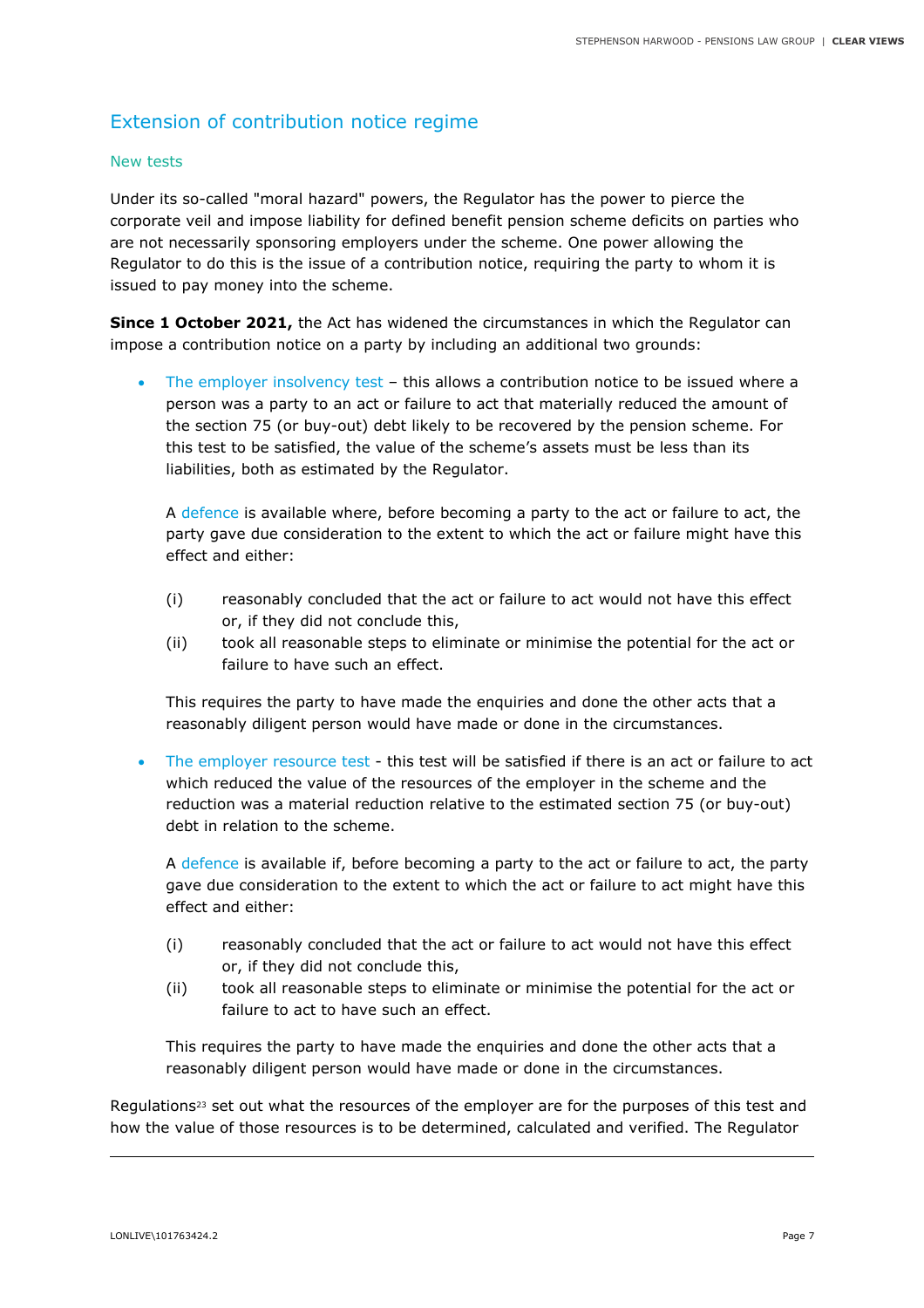has the power to determine the effect of the act or failure on the value of the resources of the employer.

#### When imposition of a contribution notice will be reasonable

Under any contribution notice test (whether new or existing), a contribution notice can only be issued if it is reasonable to do so. Legislation sets out a number of matters that the Regulator can take into account when considering if the test for "reasonableness" has been satisfied. This list has been extended by the Act to include a failure to notify the Regulator of an event that was a notifiable event under legislation and the effect of the act or failure to act on the value of the assets or liabilities of the pension scheme.

#### Regulator guidance

In its draft Code of Practice 12, which is now in force, the Regulator provides examples of situations which may allow it to issue a contribution notice under either the two new tests, or the existing material detriment test. These examples are:

- Sponsor support being removed, substantially reduced or becoming nominal;
- The weakening of the pension scheme's creditor position;
- Some instances of paying a dividend or a return of capital by the sponsoring employer; and
- Payments favouring other creditors of the employer over the pension scheme where no such sums are then due to those creditors.

It is perhaps understandable why some in the pensions industry fear that these new powers could have an impact on business recovery and, in particular, on the payment of dividends where this could be viewed as "value leakage".

#### Increased penalties for non-compliance

A failure to comply with a contribution notice without a reasonable excuse is:

- a criminal offence punishable by a fine; and
- a civil offence with a penalty of up to £1 million.

<sup>3</sup> The Pensions Regulator (Employer Resources) Test Regulations 2021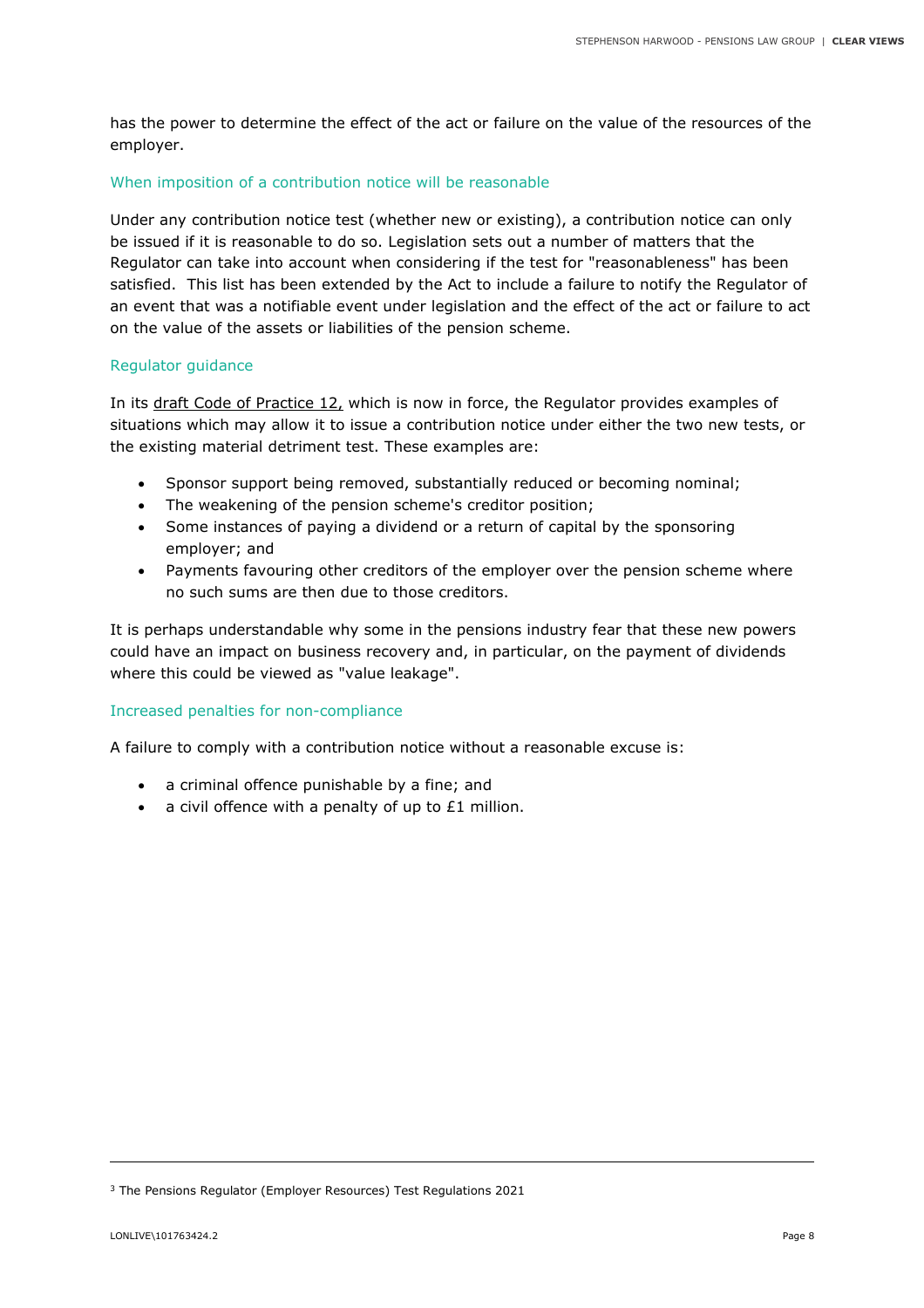## New criminal offences

#### The offences

The most controversial element of the Act is the creation of new criminal offences. These came into force on **1 October 2021.**

| <b>Offence</b>                                                                                                                                                                                                                                                                                                                                                                                                                                                                                                                                                                | <b>Penalty</b>                                     |
|-------------------------------------------------------------------------------------------------------------------------------------------------------------------------------------------------------------------------------------------------------------------------------------------------------------------------------------------------------------------------------------------------------------------------------------------------------------------------------------------------------------------------------------------------------------------------------|----------------------------------------------------|
| Avoidance of employer debt - where a person was a party to an act of<br>deliberate failure to act the main purpose of which was to:<br>prevent the recovery of the whole or any part of a debt due by<br>$\bullet$<br>an employer to the scheme under section 75;<br>prevents such a debt becoming due;<br>$\bullet$<br>compromise or settle such a debt; or<br>reduce the amount of such a debt that would otherwise<br>$\bullet$<br>become due.<br>The person must have intended the act to have such an effect and not<br>have a reasonable excuse for acting in that way. | A fine and/or<br>imprisonment for<br>up to 7 years |
| Conduct risking accrued scheme benefits - where a person acts or<br>deliberately fails to act in a way that detrimentally affects in a material<br>way the likelihood of accrued scheme benefits being received. The<br>person must have known or ought to have known that the act would<br>have had that effect and cannot have a reasonable excuse for<br>engaging in that conduct.                                                                                                                                                                                         | A fine and/or<br>imprisonment for<br>up to 7 years |

If someone aids, abets, counsels or procures another person to commit one of these offences without a reasonable excuse for doing so, they can also be found guilty of the offence.

Concern in the industry around these offences has arisen as a result of their very wide drafting. They also rely heavily on inherently uncertain concepts of "reasonableness" and this will make it very difficult to give definitive advice on the law. Ultimately the true extent of these offences will come down to the way in which the Regulator and the courts interpret these provisions in practice.

The scope of the offences is also not limited to the sponsor of a defined benefit scheme or its corporate group in the way that the Regulator's moral hazard powers are. Rather, almost any party could, in theory, be caught by these new offences - from sponsors and trustees through to lenders and advisers.

Whilst the criminal offences do not have retrospective effect, the Regulator has confirmed that, when considering someone's intention, it may take account of acts before 1 October 2021 when determining if an offence has been committed. There is also no time limit bar to prosecution for these offences.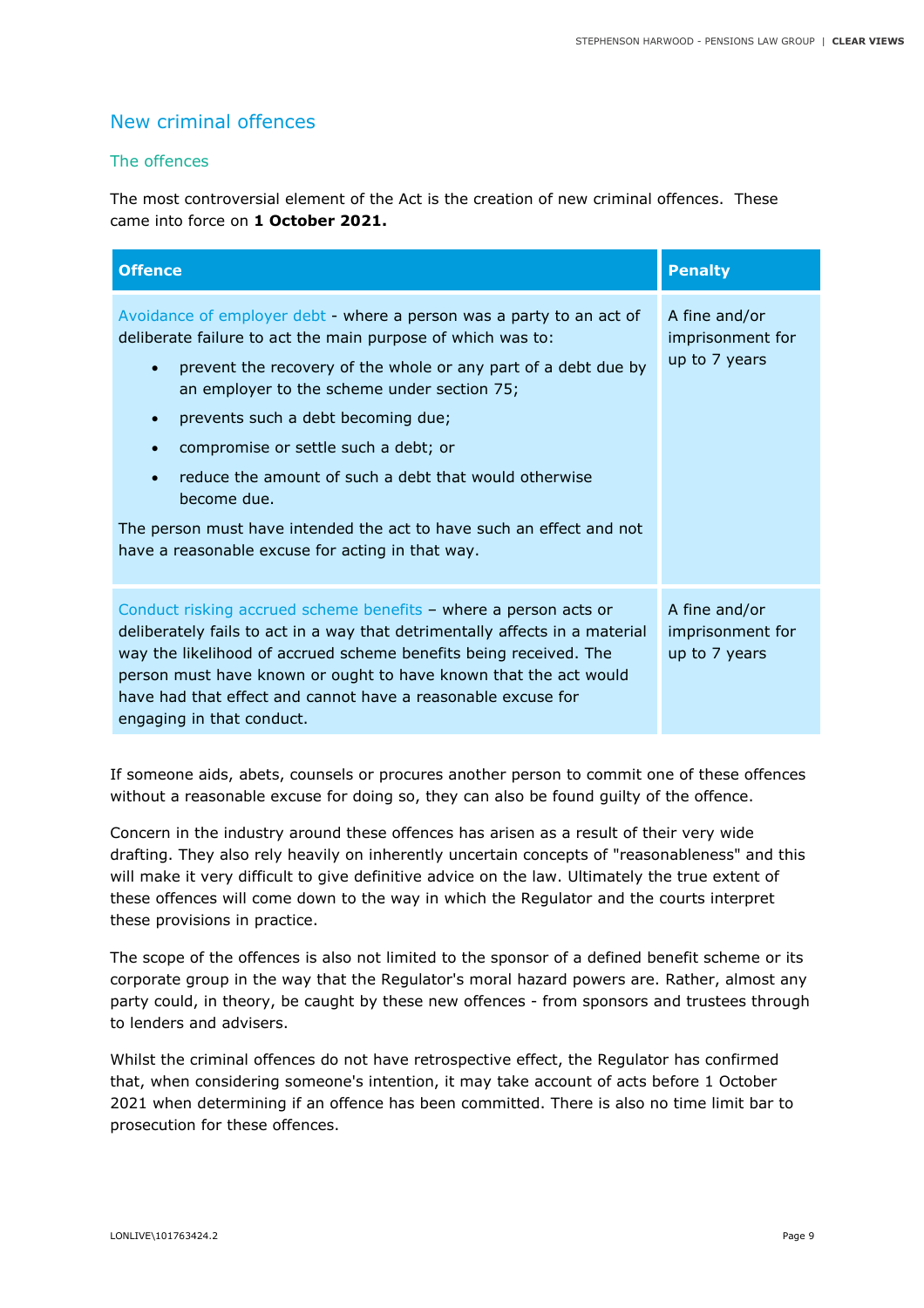The following events could, in theory, fall under these new offences:

| <b>Avoidance of employer debt</b>                                      | <b>Conduct risking accrued scheme benefits</b>                                                  |
|------------------------------------------------------------------------|-------------------------------------------------------------------------------------------------|
| Flexible apportionment arrangement<br>(prevents a debt becoming due)   | Trustees do not use a contribution setting power<br>to call in full buy-out deficit immediately |
| Keeping active members in the scheme<br>(prevents a debt becoming due) | Operating a defined benefit scheme open to<br>accrual (liabilities increase)                    |
|                                                                        | Lender enforcing security                                                                       |
|                                                                        | Successful litigation against the employer                                                      |

It would then be down to relying upon the uncertain tests of intention and reasonableness to determine if an offence had been committed.

From a trustee's perspective, public policy does not allow liability for criminal wrongdoing to be excluded and we therefore expect to see an increase in trustees seeking legal advice as to whether they can rely on indemnities and/or seek insurance in this area.

#### The Regulator's criminal offences policy

In its criminal offences policy, the Regulator provides guidance on its approach to the investigation and prosecution of the new criminal offences. The Regulator has attempted to alleviate concerns by acknowledging that, whilst the offences are broadly drafted:

*"the Regulator do[es not] intend to prosecute behaviour which we consider to be ordinary commercial activity. We will investigate and prosecute the most serious examples of intentional or reckless conduct that were already within the scope of our CN [contribution notice] power, or would be in scope if the person was connected with the scheme employer".* 

The Regulator will look at three factors when considering if someone had a reasonable excuse:

- The extent to which the detriment to the scheme was an incidental consequence of the act or omission;
- The adequacy of any mitigation provided to offset the detrimental impact; and
- Where no, or inadequate, mitigation was provided, whether there was a viable alternative which would have avoided or reduced the detrimental impact.

Where someone is looking to rely upon a reasonable excuse to show that an offence has not been committed, the Regulator expects the basis for a reasonable excuse to be clear from contemporaneous records such as minutes, correspondence and written advice. It is therefore crucial that those involved with defined benefit pension schemes keep accurate and timely records of decisions made, discussions held and advice received. Scheme mitigation will also become increasingly important.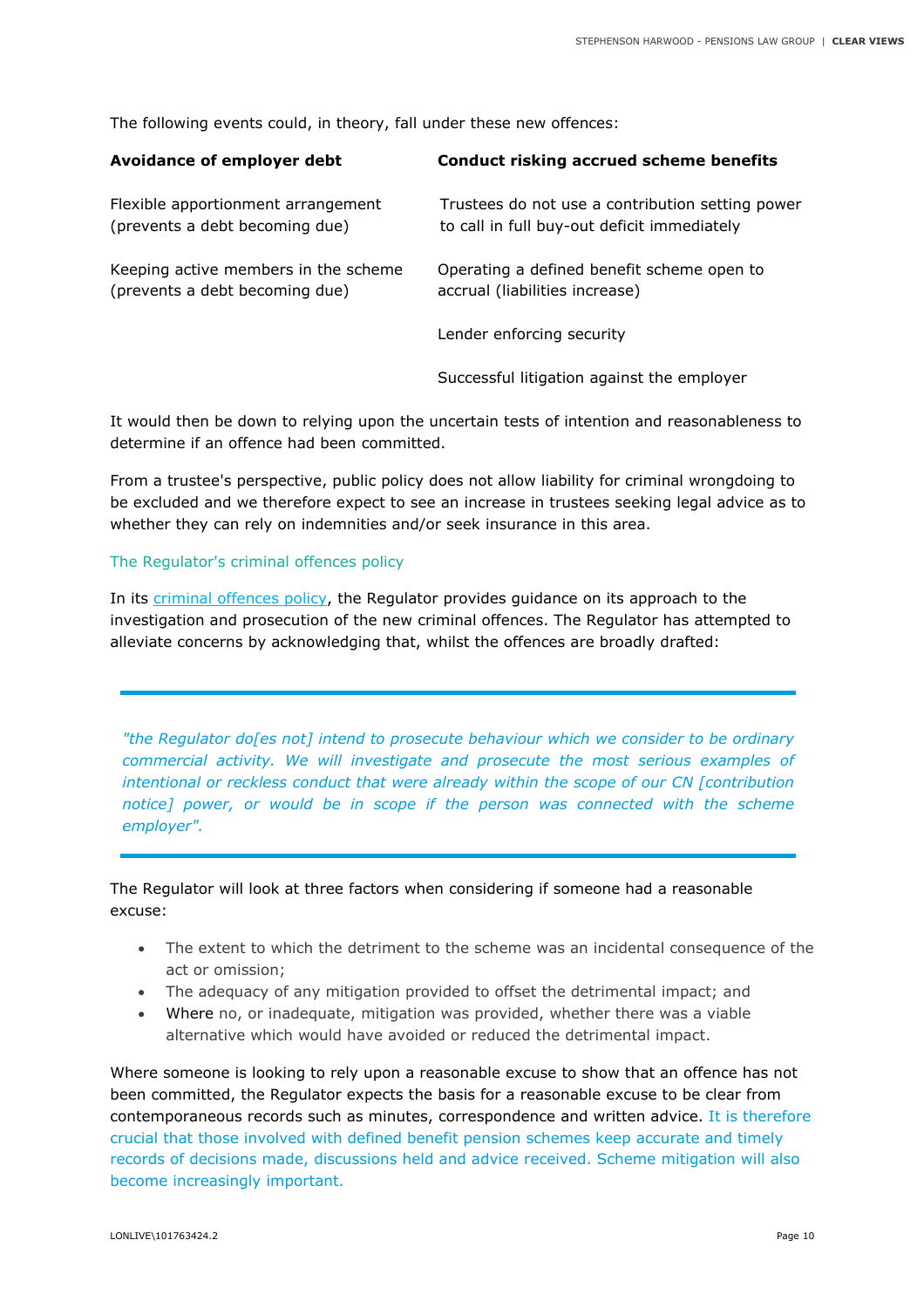## New civil liability

To echo the new criminal offences, the Act also introduces two new civil offences from **1 October 2021** which also carry hefty fines:

| <b>Cause of action</b>                  | <b>Penalty</b>              |
|-----------------------------------------|-----------------------------|
| Avoidance of employer debt              | Fine of up to £1<br>million |
| Conduct risking accrued scheme benefits | Fine of up to £1<br>million |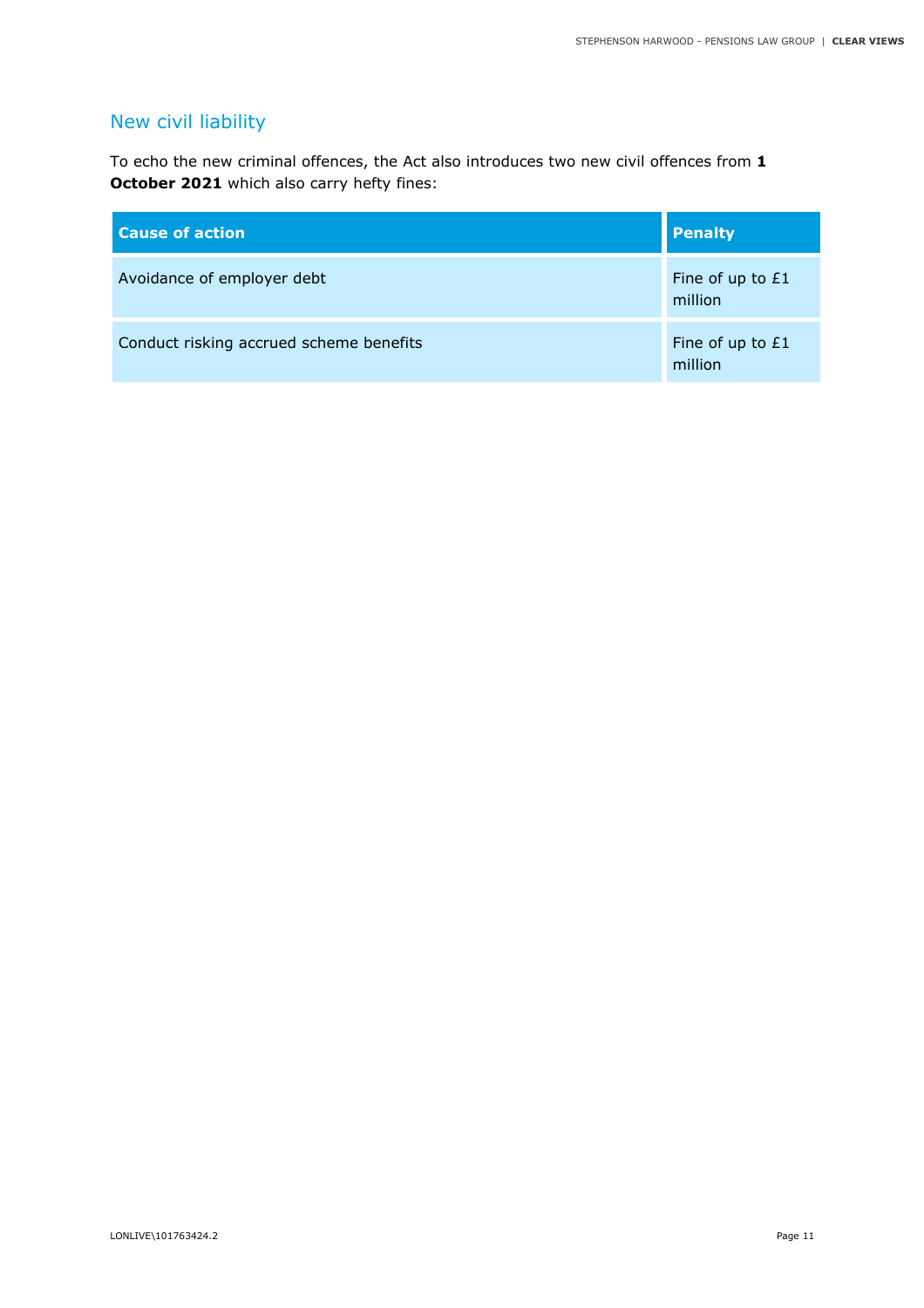## CHANGES TO DEFINED BENEFIT FUNDING REGIME

Under provisions which are not yet in force, trustees of defined benefit schemes will be required to determine and keep under review a written funding and investment strategy for ensuring that benefits under the scheme can be provided over the long-term.

Trustees must also, in consultation with the employer, state the extent to which the strategy is being successfully implemented and, where it is not, what steps are being taken to remedy the position. The main risks faced by the scheme in implementing the strategy must also be set out, together with how these will be mitigated. Trustees will also need to reflect on any significant past trustee decisions that are relevant to the strategy.

A scheme's technical provisions must be calculated in a way that is consistent with the scheme's funding and investment strategy.

Regulations will set out further details of these requirements and the Regulator hopes that the new funding regime will be in place for **schemes with actuarial valuations from December 2022**.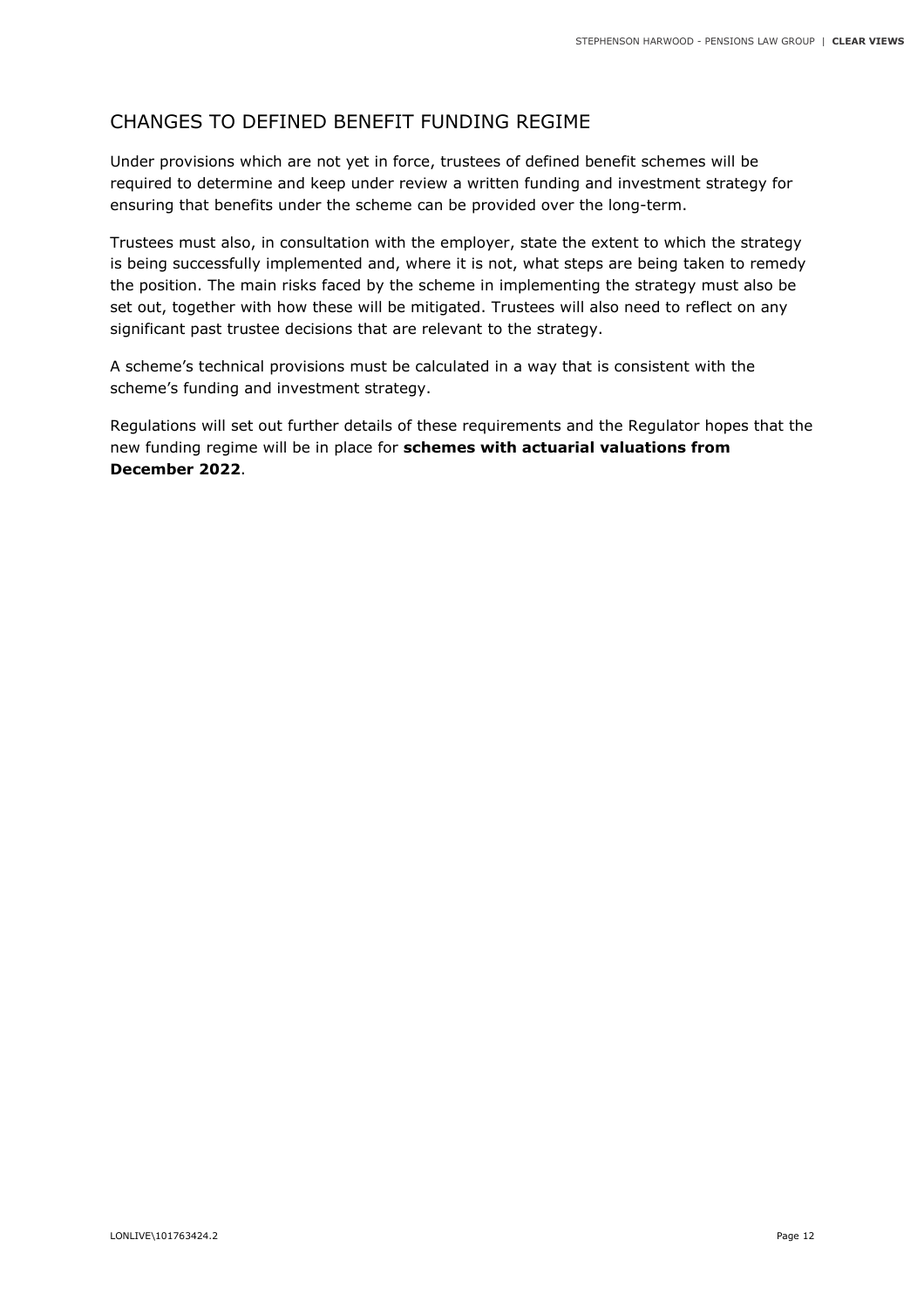## CLIMATE CHANGE REPORTING AND DISCLOSURE REQUIREMENTS

Regulations4 made under powers in the Act and which came into force on **1 October 2021** impose requirements on pension scheme trustees to secure effective governance of the scheme with respect to the effects of climate change. These regulations:

- require information relating to the effect of climate change on the scheme to be published; and
- impose penalties to ensure compliance with the above.

They mandate the recommendations set out by the Task Force on Climate-related Financial Disclosures (**TCFD**) for larger occupational pension schemes, including master trusts and collective money purchase schemes. They place governance and disclosure obligations aligned with recommendations made by the TCFD into pensions law.

| Scheme type                                                                                                      | Deadline for<br>qovernance<br>requirements                                                                                      | Deadline for disclosure requirements                                                                                        |
|------------------------------------------------------------------------------------------------------------------|---------------------------------------------------------------------------------------------------------------------------------|-----------------------------------------------------------------------------------------------------------------------------|
| Schemes with £5 billion or<br>more in assets<br>Authorised master trusts<br>Collective money purchase<br>schemes | From 1<br>October 2021                                                                                                          | Earliest of:<br>within 7 months of first scheme year to<br>(i)<br>end after 1 October 2021, and<br>31 December 2022<br>(ii) |
| Schemes with £1 billion or<br>more in assets                                                                     | From 1<br>October 2022                                                                                                          | Farliest of:<br>(i)<br>within 7 months of first scheme year to<br>end after 1 October 2022, and<br>31 December 2023<br>(ii) |
| Schemes with less than £1<br>billion in assets                                                                   | The government will look to review the position in 2024 and<br>consult again before extending the requirements to other schemes |                                                                                                                             |

#### Which schemes do the new requirements apply to?

#### What are the new governance and disclosure obligations?

The governance and disclosure obligations largely focus upon trustees assessing and understanding climate-related risks and opportunities in respect of pension scheme assets, liabilities, investments and, where appropriate, funding strategies.

The DWP has published statutory guidance to assist with compliance with these new requirements.

For more information on this topic, please see our extensive ESG guide here.

<sup>4</sup> The Occupational Pension Scheme (Climate Change Governance and Reporting) Regulations 2021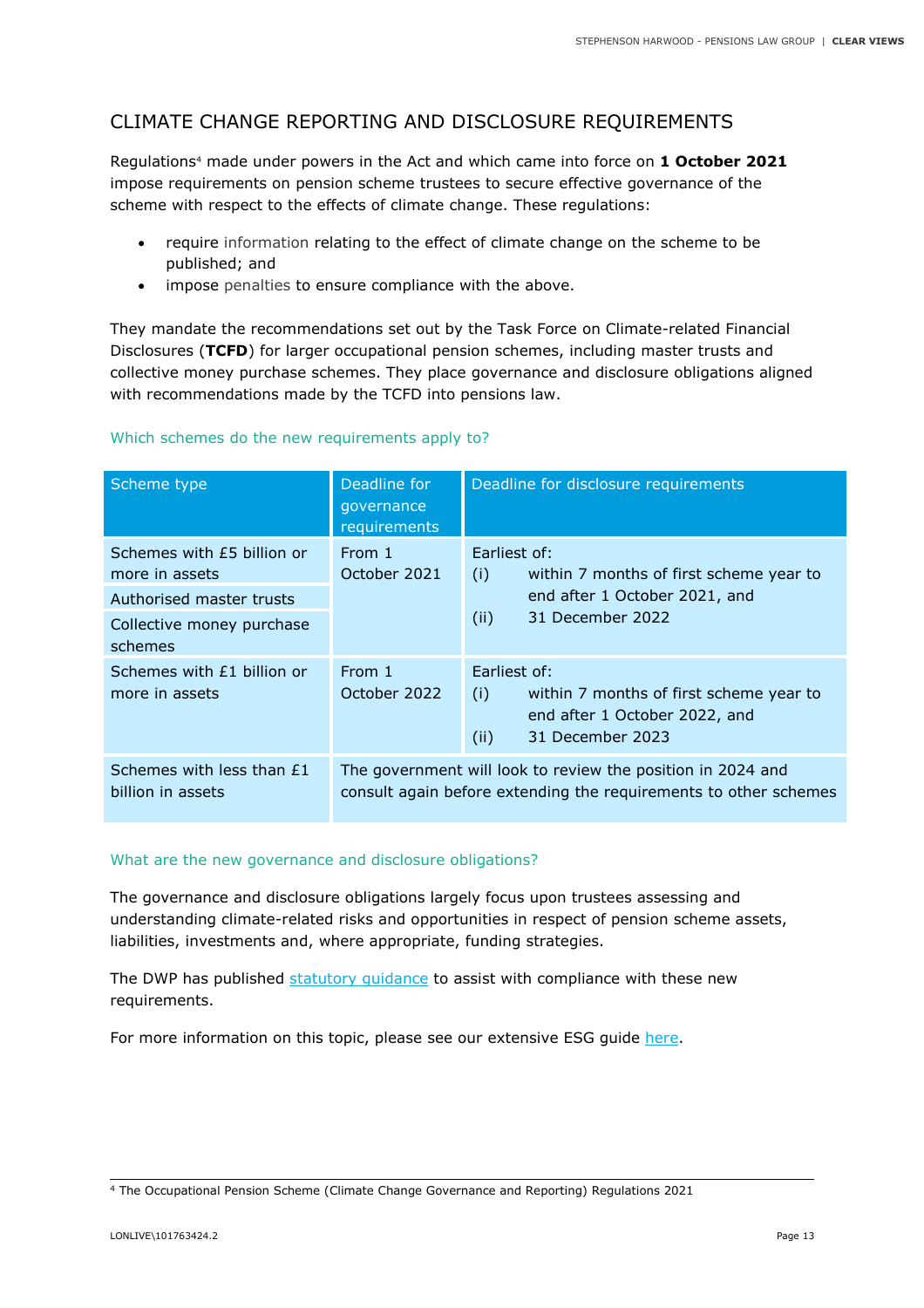## RESTRICTIONS ON TRANSFERS OUT

The Act provides for the making of Regulations to limit the circumstances in which a statutory transfer out can be made. Draft regulations<sup>5</sup> have been made which attempt to reduce the risk of transfers being made to scam arrangements. These are not yet in force, but it is expected this will happen sometime in **Autumn 2021.** 

The draft regulations require:

- trustees to confirm that the transfer is to one of a number of types of receiving scheme which are low risk (for example, public service schemes, authorised master trusts and personal pension schemes authorised by the FCA).
- If the transfer is not to a "safe" scheme, a member will need to provide further information. This includes:
	- providing evidence of an employment link between the member and the receiving scheme; or
	- if a transfer is to a OROPS, evidence that the member is resident in the same jurisdiction as the QROPS.
- If these conditions are not satisfied, the trustees must determine if any "red flags" (as listed in the regulations) are present. If they are, the transfer cannot not proceed.

<sup>5</sup> The draft Occupational and Personal Pension Schemes (Conditions for Transfers) Regulations 2021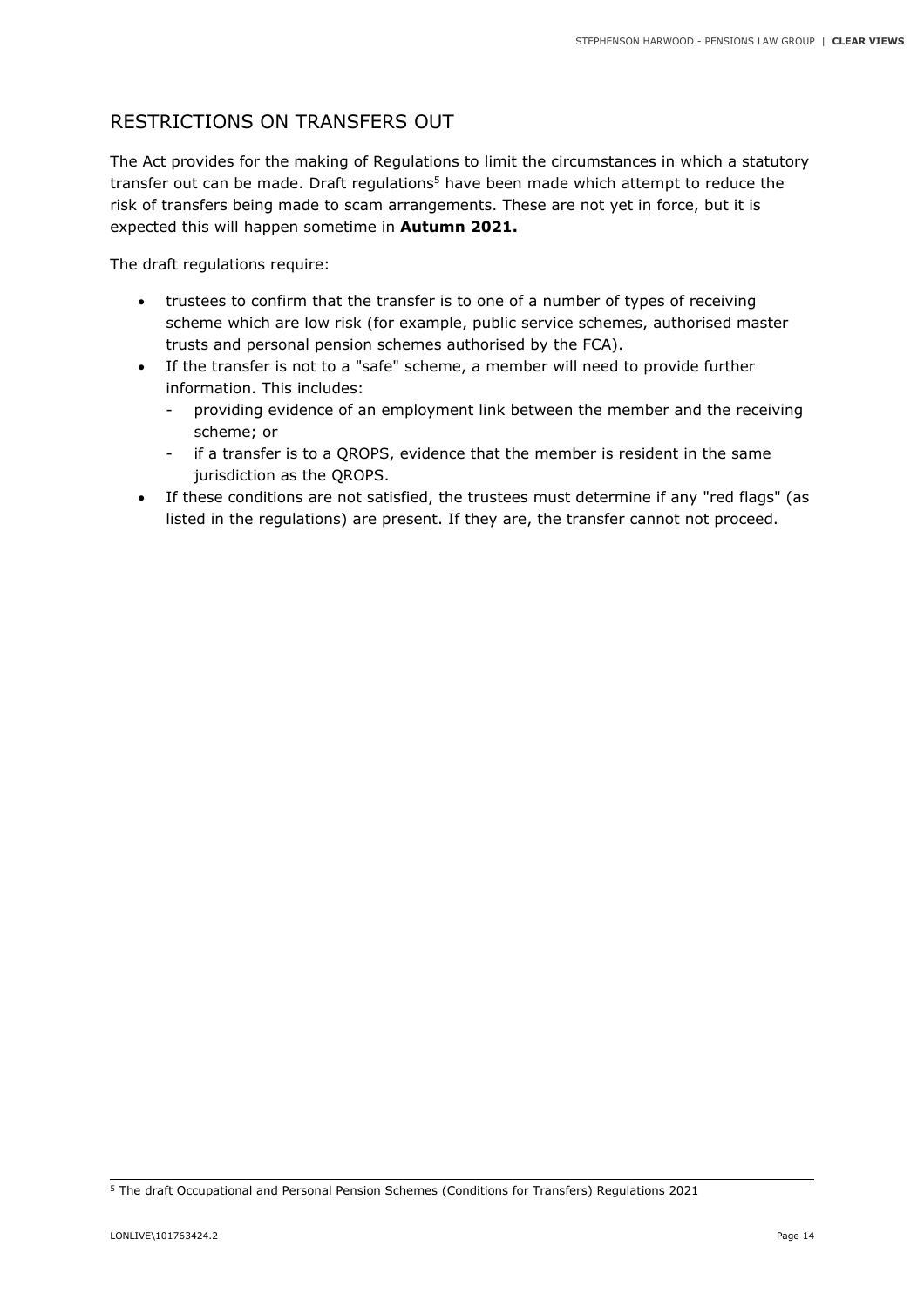## COLLECTIVE MONEY PURCHASE SCHEMES

#### What are they?

The Act establishes a framework for schemes to provide collective money purchase benefits. A collective money purchase benefit is one:

- that can be provided out of the available assets of the scheme; and
- under the rules of the scheme, whose rate or amount is subject to adjustment designed to achieve a balance between the value of available assets of the scheme and the amount expected to be required for the purpose of providing benefits under the scheme for members of the scheme collectively.

In other words, unlike with defined benefit pensions, collective money purchase benefits cannot exceed the available assets in the scheme, and the targeted benefits which are to be provided can be adjusted in order to balance what members are expecting to receive with what the scheme can actually afford to provide.

Any scheme providing a collective money purchase benefit must be:

- an occupational pension scheme; and
- used by only a single employer or two or more employers that are connected with each other. The implication, therefore, is that master trusts could not provide such benefits.

#### What does the framework provide?

Much like the master trust regime, the Act requires collective money purchase schemes to seek (and receive) authorisation from the Regulator in order to operate. The Regulator must decide within six months of an application whether to grant authorisation. A list of authorised schemes will then be published.

The Regulator can withdraw a scheme's authorisation if it ceases to meet the authorisation criteria. The schemes will, therefore, be subject to the Regulator's ongoing supervision.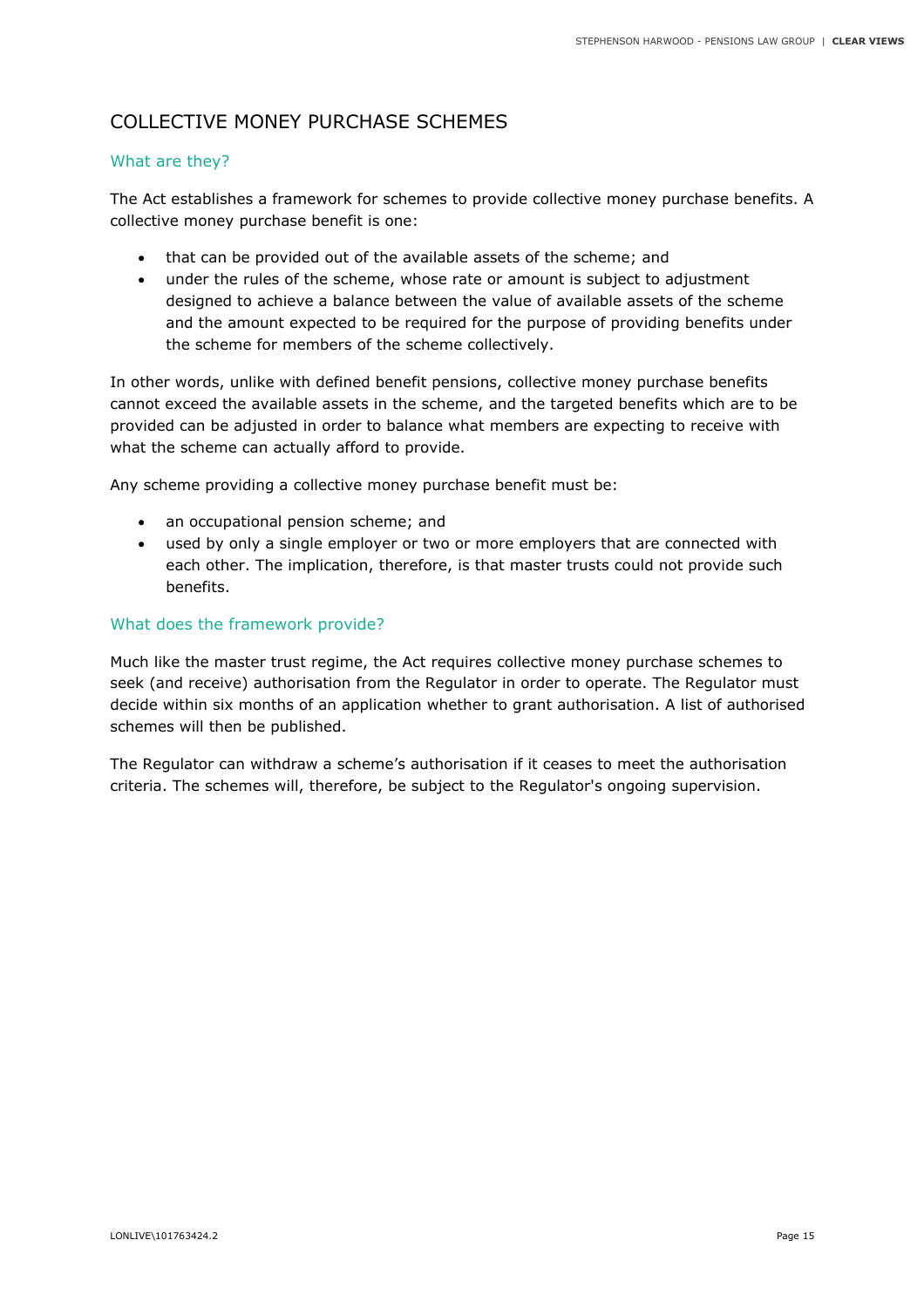#### PENSIONS DASHBOARDS

The Act also provides for a regime to introduce pension dashboards.

A pensions dashboard is an "*electronic communications service by means of which information about pensions may be requested by, and provided to, an individual*…"

For a pensions dashboard to be "qualifying" it will have to meet certain requirements, the details of which will be set out in regulations.

Regulations may also impose requirements on trustees of occupational pension schemes to provide certain information regarding the scheme via a dashboard service.

Information that is likely to be required to be presented on the dashboards will include the administration and finances of the pension scheme, the rights and obligations that arise under the scheme and the pension and other benefits which are likely to be accrued by a member of the scheme.